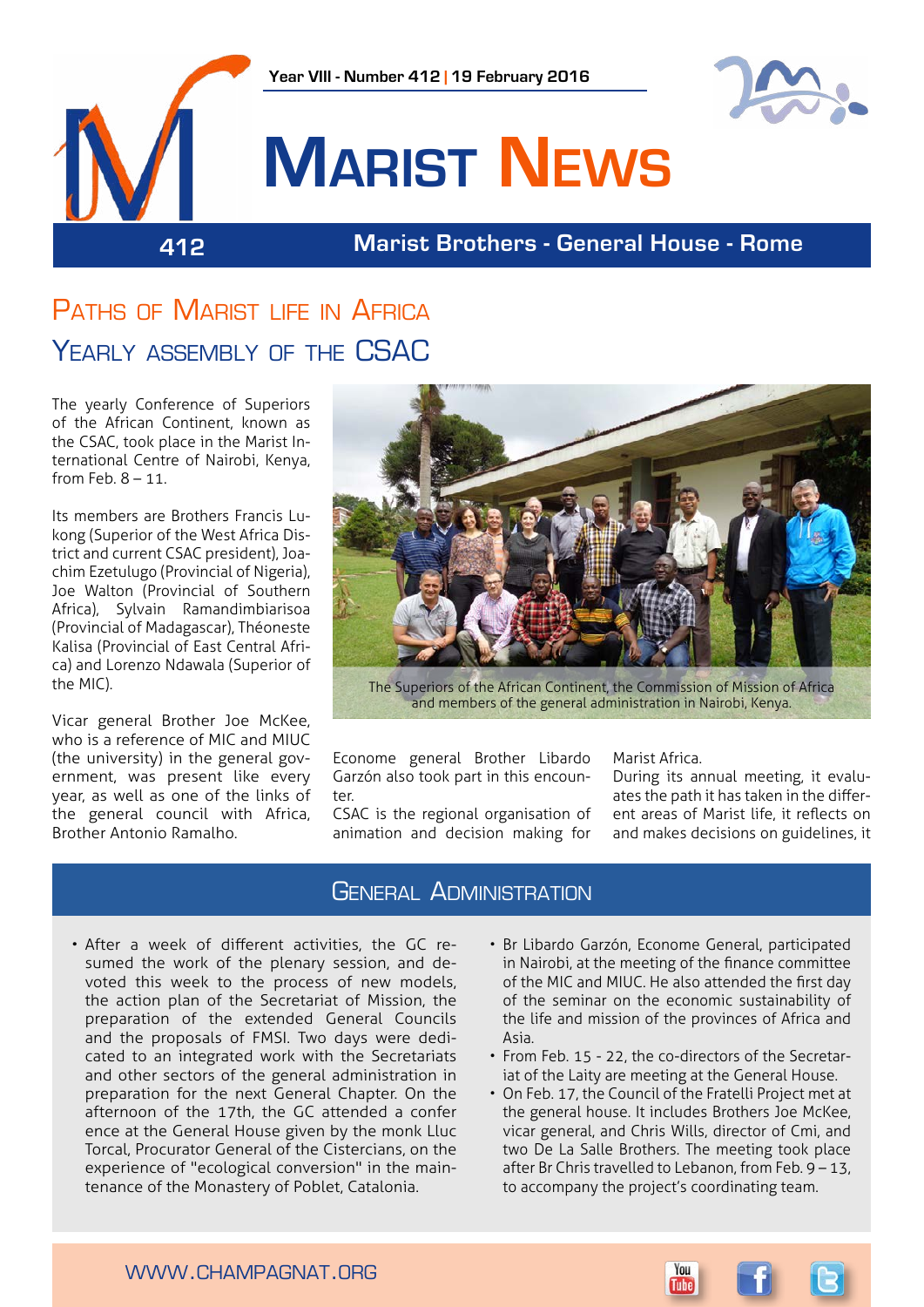approves plans and budgets and it appoints people holding posts at the regional level.

In this year's meeting, as usual, it spent a lot of time on the MIC and the MIUC since they are important for the initial formation of young brothers and for the big amount of brothers in its community. (It currently has 78 Brothers from five administrative units.)

It dedicated a full day to the encounter with the team of the New Models project and with the Commission of the Mission in Africa (to analyse and value its strategic plan, which covers the capacity of directors, youth ministry, solidarity, children's rights…). The encounter included several members of the general administration.

It covered other topics such as: the economy of the provinces and a sustainability plan; vocations, formation and perseverance; lay presence in the Marist life and mission

and a better understanding of the lay vocation on behalf of the Brothers…

The provincial brothers and District superiors participated in a workshop animated by former superior general Brother Seán Sammon on Feb. 12 – 13, alongside other guest **Brothers** 

He spoke of community life, particularly on some concrete difficulties that can come up in the relationship between Brothers.

Once again, the group had a lot of support from the MIC community and enjoyed the beauty of the place, always well taken care of.

They also participated in daily Mass with the whole community, and they began Lent together on Feb. 10, Ash Wednesday.

### Argentina: Encounter of Educators in Cruz del Sur to promote an innovative Marist educational style

An encounter for Marist educators, which has been taking place for the past 20 years, was held from Feb.  $4 - 9$ in the city of Mar del Plata, Argentina.

Teachers, who have recently joined Marist schools and works of the Cruz del Sur Province, gathered together to, according to the Province, "create a setting that reflects the charism of Champagnat" and that "provokes them to get new knowledge and skills to challenge and promote a different and innovative Marist educational style."

# "

**Other goals include promoting a tender look on behalf of the Marist teacher that values respect and care for the rights of our children.**

"



"Our specific objectives are to provoke a reflection for Marist spirituality and pedagogy for assimilation and witness, and to create networks that facilitate and allow the shared mission of the Cruz del Sur community," said a statement released by the Province.

"Other goals include enhancing leadership multipliers and facilitators of the Marist school to evangelise by educating and promoting a tender look on behalf of the Marist teacher that values respect and care for the rights of our children," it continued. "Participants reflected on the educational mission and the role of teachers as Champagnat Marists, with all that this implies."

The topics discussed were the life of St Marcellin, service leadership, the Marist educational mission, spirituality, new proposals for the Marist laity, the work of the Institute in the world and its governance structures, locally and globally. Other issues included public policy, the right of children and youth and other issues addressed from the bibliographic and professional support of Marist life.

"Obviously, the climate of respect and deep reflection was complemented by the joy and the willingness of all these days to bear fruit and provide us with tools to keep walking in this very exciting endeavor."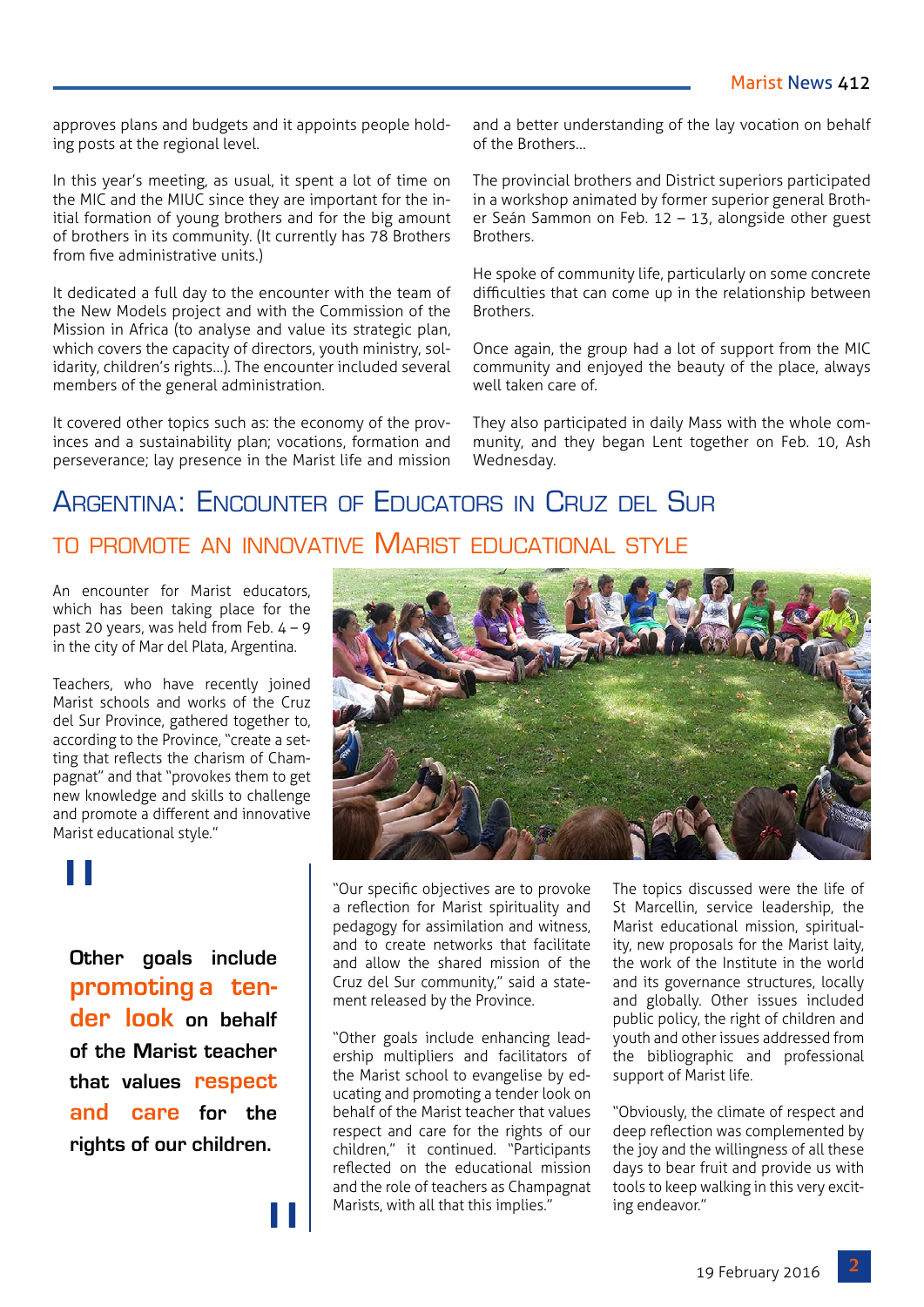#### NEWS IN BRIEF



#### **Directors' course**

The Province of Compostela organised a course for directors in Salamanca, Spain, from Feb. 11 – 13. The event, titled "Evaluation and accompaniment of the professional career," included 80 participants.



# **St Joseph Academy, USA**

Four-hundred guests attended the St. Joseph Academy's 150th anniversary Mass on Feb. 9. Bishop Daniel Flores celebrated the Mass and Br Patrick McNamara, Provincial of the United States, spoke about the Marist Brothers in his closing remarks. St Joseph Academy is a Catholic high school in the Diocese of St Augustine. The Marist Brothers became in charge of the school in 1906.



#### **Brothers of Peru**

The Brothers of Peru, of the Province of Santa María de los Andes, did a retreta during which they celebrated the jubilees of the Brothers Alonso Beraún, José Ticó and Barsén García. During the event, eight laity began the 'Phase of Deepening' in the lay path of the Cana Community.



On Monday, Feb. 8, the incoming Council of the Marist Association of St Marcellin Champagnat in Australia was formally commissioned during a Mass. On Tuesday,

Feb. 9, it held its first meeting for 2016 at the Marist Centre in Melbourne.

## **Compostela receives new Provincial**  Brother Tomás Briongos Rica

After consultation with all the Brothers of the Province of Compostela, Brother Tomás Briongos Rica will take up the post as the new provincial on March 20 for a three-year term.

Br António Leal had been appointed as the new provincial in October, but for health reasons he was not able to take up his post and submitted his resignation.

"Both Br António and myself have reached the conclusion that he needs more time and a relatively calm rhythm of life to facilitate his full recover," said superior general Brother Emili Turú in his letter to the province dated Feb. 12.

Br Emili went on to thank the current provincial, Brother Oscar Martín Vicario, for prolonging his term in what he called "a not so easy situation of transition."

Br Tomás was born the smallest of five siblings on 23 Dec. 1967 in Peñalba de Castro, in Spain's province of Burgos.

He entered the juniorate in Miraflores in Sept. 1981 and after three years of studying, he began his novitiate in Sept. 1984.

He made his first religious profession in Salamanca on 13 July 1986 and his final profession in Salamanca on 19 Sept. 1993.

Br Tomás studied magisterium in Salamanca and Segovia and completed his degree in chemistry in Valladolid in 1998.

He then worked in the Cultural Centre of Valladolid, Colegio Castilla in Palencia, where he animated youth groups like Grupo Scout Pisuerga of Valladolid and Grupos MarCha of Palencia.



He worked on animation within schools and the SED NGO within the provincial teams from 2001 to 2004.

That year, he was assigned to the Marist community of Ponferrada to work for Caritas on a programme for children called Urogallo.

In 2009 he became director of the school 'Colegio Mayor Gelmírez' of Santiago de Compostela and in 2013 was sent to the School of the Immaculate in Valladolid where he has served as director until now.

He was elected as provincial councillor in 2010 and served as vice provincial since 2013.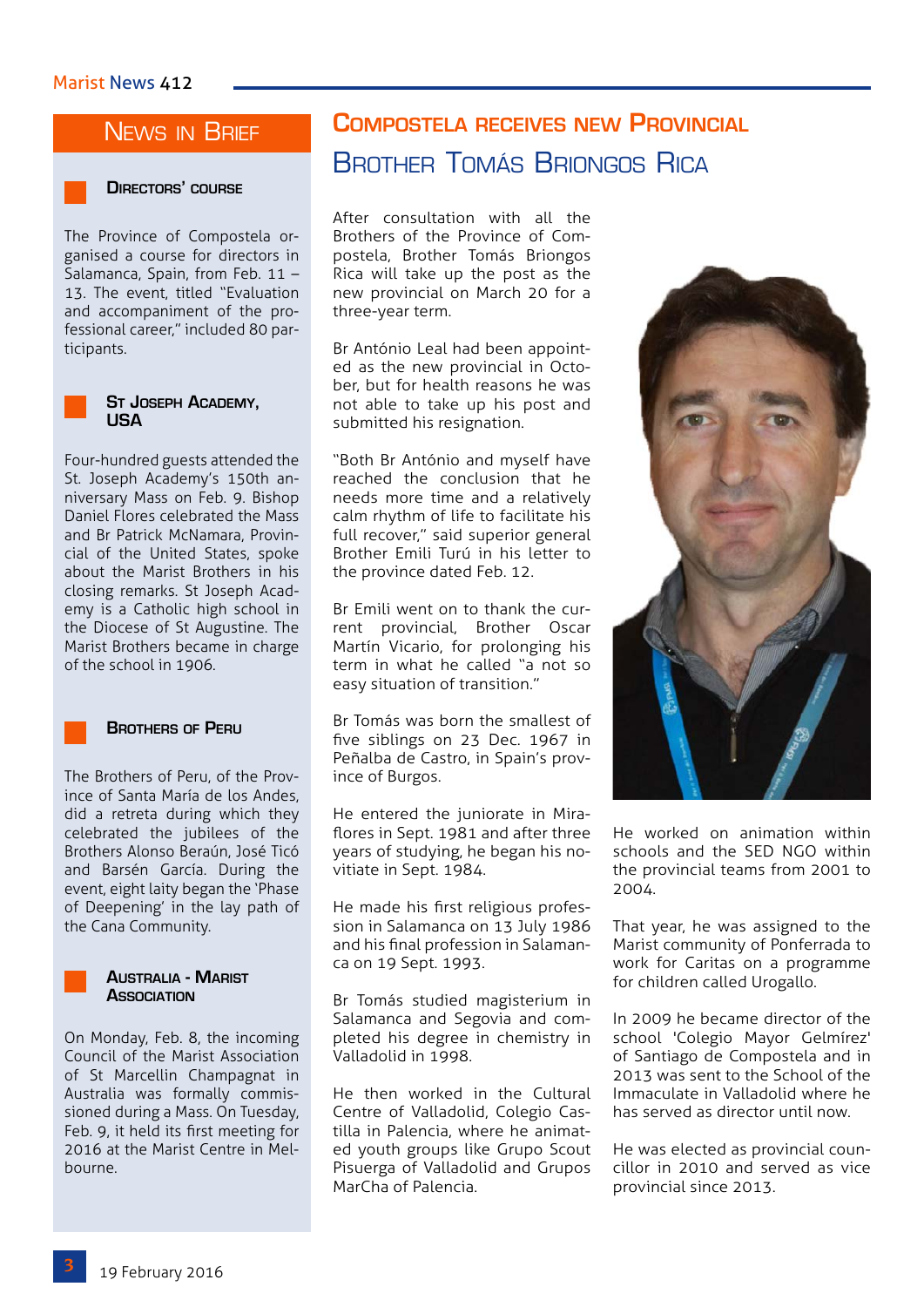### MARIST WORLD



Uruguay: Sending missionaries to the "La Vida" Community of Tacuarembó



Philippines: Pre-novitiate community in General Santos



Ecuador: Encounter of National Teams of Marist Ministry



Cameroon: Notre Dame des Nations Yassa



Brazil: São Marcelino Champagnat Community - Iguatu



Mexico: Marist community of the Morelos Institute in Uruapan

# The Memorare in the Snow: February 1823

In February 1823, Marcellin learned that Brother Jean-Baptiste in Bourg- Argental had come down with a serious illness.

Concerned about his condition, the young priest set out on the twenty-kilometre journey across rough countryside to visit him. Brother Stanislaus was at his side.

On their return trip, walking through heavily timbered territory, the two men were caught in the full fury of one of the region's snowstorms.

Both were young and energetic, but hours of wandering lost on the slopes of Mount Pilat led eventually to exhaustion.

Stanislaus had reached the limits of his stamina. Night set in; the possibility of death in the snow increased with each passing hour.

Both men turned to Mary for help and prayed the Memorare.

Within a short while, they spied lamplight, not too far away in the distance.

A local farmer, Mr. Donnet, had left his house to enter a nearby stable.

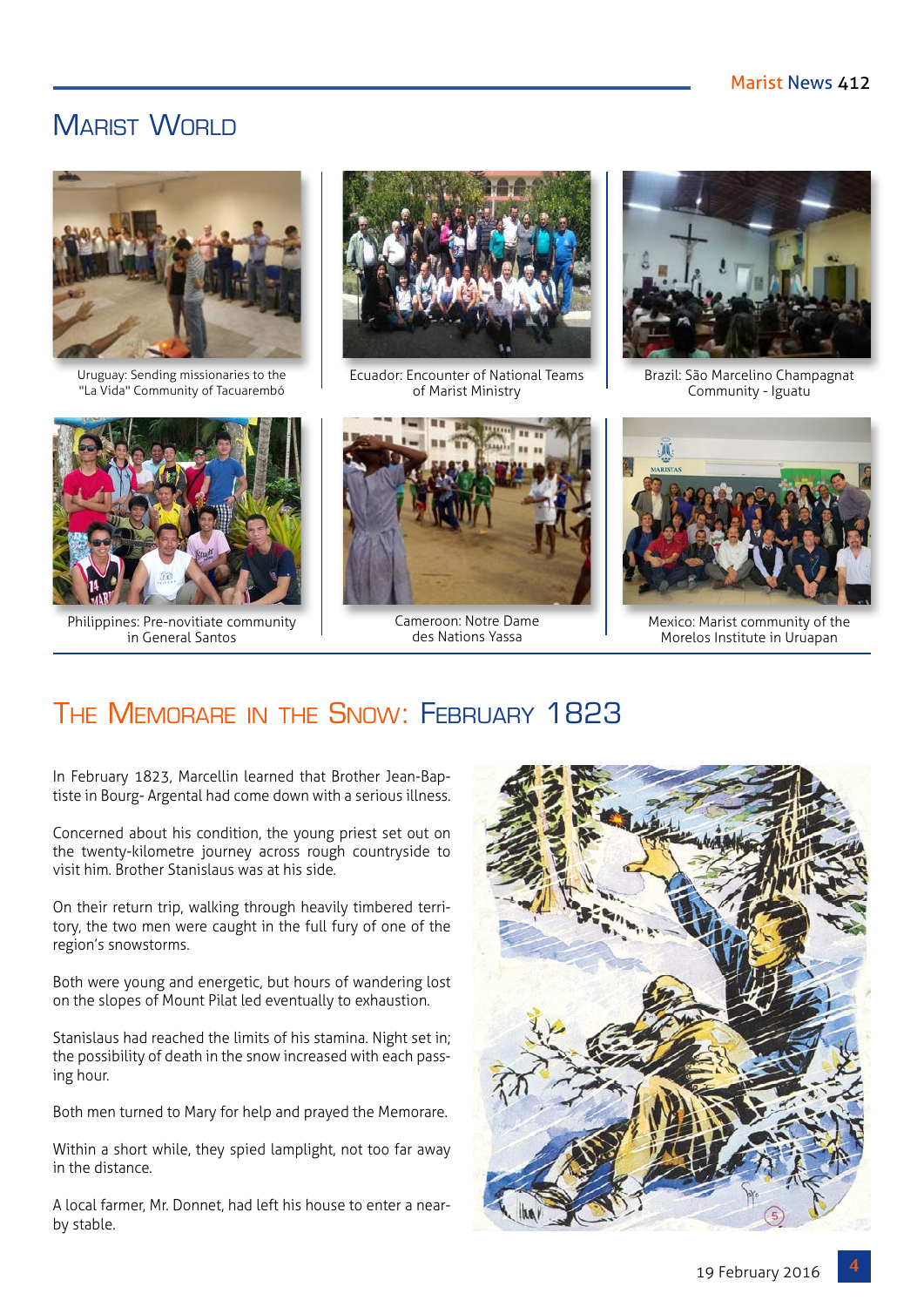#### Marist News 412

**This particular evening, though, he had**<br>taken an unusual route, especially with **The Memorare** taken an unusual route, especially with the storm underway.

By habit, he entered the stable through a convenient door in the wall of the house.

For reasons that can be explained only by faith, this particular night he braved wind and snow and chose a route that took him outdoors with his lantern.

For the rest of his days, Marcellin saw his deliverance and that of Brother Stanislaus - henceforth referred to as the Memorare in the Snow - as an act of Providence.

# Prayer of Saint Bernard

Remember, O most gracious Virgin Mary, that never was it known that anyone who fled to thy protection, implored thy help, or sought thy intercession was left unaided.

Inspired with this confidence,

I fly to thee, O Virgin of virgins, my Mother; to thee do I come; before thee I stand, sinful and sorrowful.

O Mother of the Word Incarnate, despise not my petitions, but in thy mercy hear and answer me. Amen.

#### International Commission for the Revision of the Constitutions meet Again in Rome

COMMISSION HOPES TO FINISH FIRST DRAFT OF REVISION BY END OF FFRRIJARY



Nzabonaliba, Tony Clark, and Antonio Peralta.

The commission for the revision of the Constitutions met at the general house from Feb. 8 – 13 to continue working on a first draft, which it hopes to finish by the end of February.

"The spirit of the commission is excellent and the work is being very delicate towards the contributions it

received," said the coordinator, general councillor Brother Josep Maria Soteras.

The draft is based on proposals made by the administrative units in 2015 with the help of the book 'Stories of the Journey, told around the Fire' that the first commission had made.

"

#### **The spirit of the commission is excellent..**

Br Josep Maria Soteras

"It will collect the contributions that the Brothers have mostly insisted on, as essential ideas, although it will not yet be the final outline," he told the general house press office on Feb. 10.

After the text is finished at the end of February, the commission hopes to have it translated and sent to the